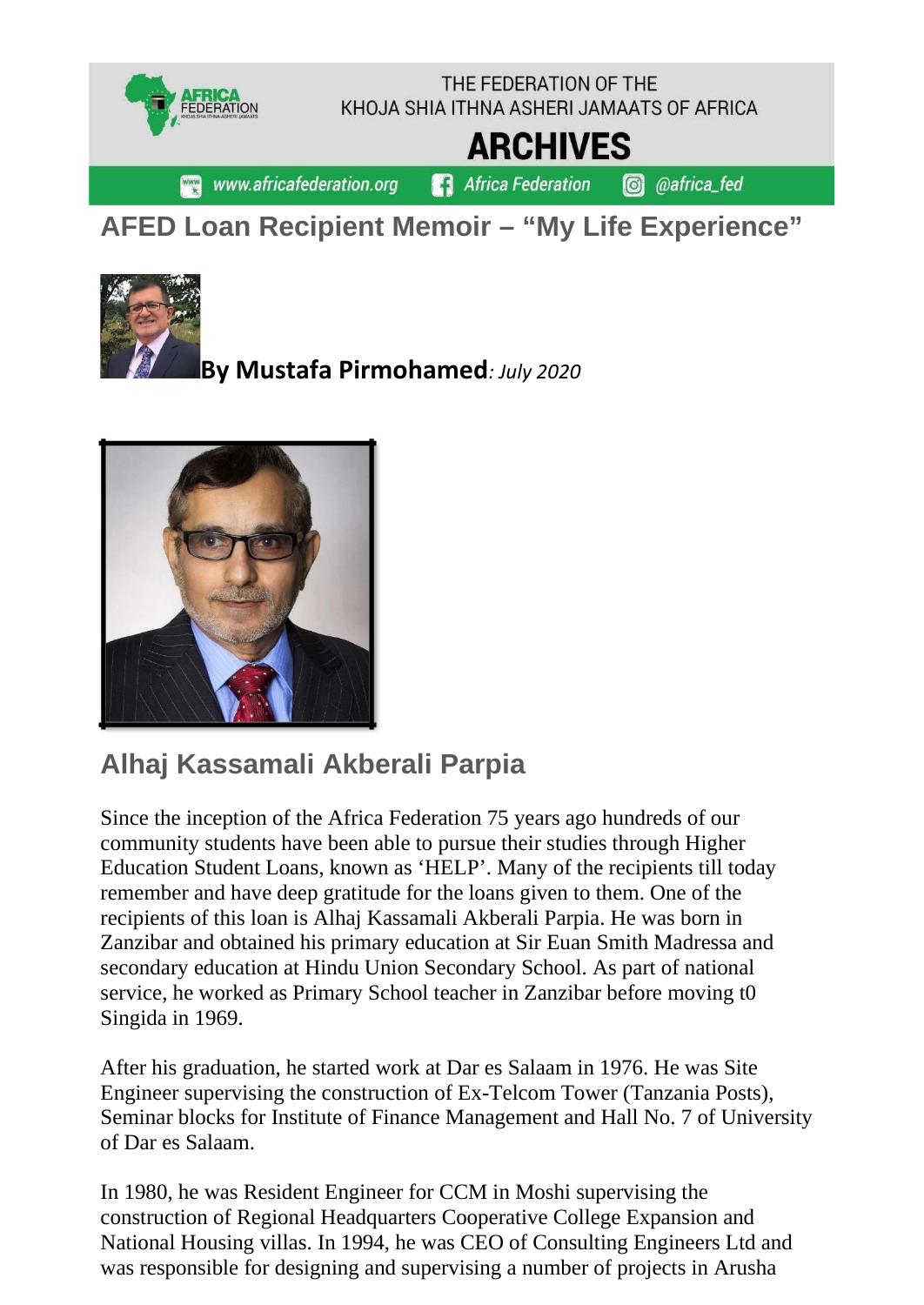including Kilimanjaro View Hotel, 24 villas for THB Estate company, 12 flats for Cooperative College, Pepsi factory, cork factory for Coca Cola and Leopard Hotel. In 1999 Br. Kassamali moved to Dar es Salaam and took a position as Resident Engineer for Zahra and Elia complex.

Br. Kassamali was also involved in community and non-community service during his stay in Moshi, Arusha and Mwanza. He was a committee member of Moshi Jamaat and member of the Education Board of Africa Federation in Arusha. He designed Jamaat flats in Moshi and supervised flats built by Mwanza Jamaat. He also designed and supervised Riyadha and Machame Mosques in Moshi. He was also Chairman of Lions Club of Kilimanjaro.

In 2005 he migrated to Orlando and in 2012 he joined as technical manager at MSP Data systems; a company owned by his son Shaukat Parpia. Br. Kassamali is also a Realtor with Charles Rutenberg of Orlando.

Br Kassamali is married to Nazma Fidahussein Allarakhia. He has three children: Shaukat Parpia, Murtaza Parpia and Fatima Rajwani and seven grandchildren.

**Africa Federation** is proud of Br. Kassamali Parpia for attaining the level of education due to his steadfastness and concerted efforts coupled with encouragement of his parents. His efforts paid off by being able to successfully complete Pre-University studies at Wadia College in Poona and five years' course in Civil Engineering at M. A. College of Technology at Bhopal. AFED Loan was an initial motivation, however most important was his determination and seriousness in studies to achieve the goal that he had set for himself and for his future – Such achievements are but an inspiration to the other students to emulate him. He had gone through a lot of hardships and challenges, but his strong determination ultimately paid off – Congratulations for the brilliant achievement!

As a proud recipient of Africa Federation Student Loan, Br. Kassamali penned an article in 1984 which was published in Federation Samachar. We hereby reprint the article for the benefit of our readers.

## **Dream Come True**



If anything changed my life, it was a letter from the Council dated 23 April 1969. The letter mentioned that the Council had approved my scholarship loan application for further studies.

I was working as a Bank clerk in Singida N.B.C. and I had nearly forgotten that I had applied for the loan when I left Zanzibar. My parents were still in Zanzibar as my father was a civil servant. He hurriedly sent me a letter telling me to go ahead and not to miss such a chance. I was restless till I boarded a B.I. ship at Dar es Salaam in mid-May for Bombay.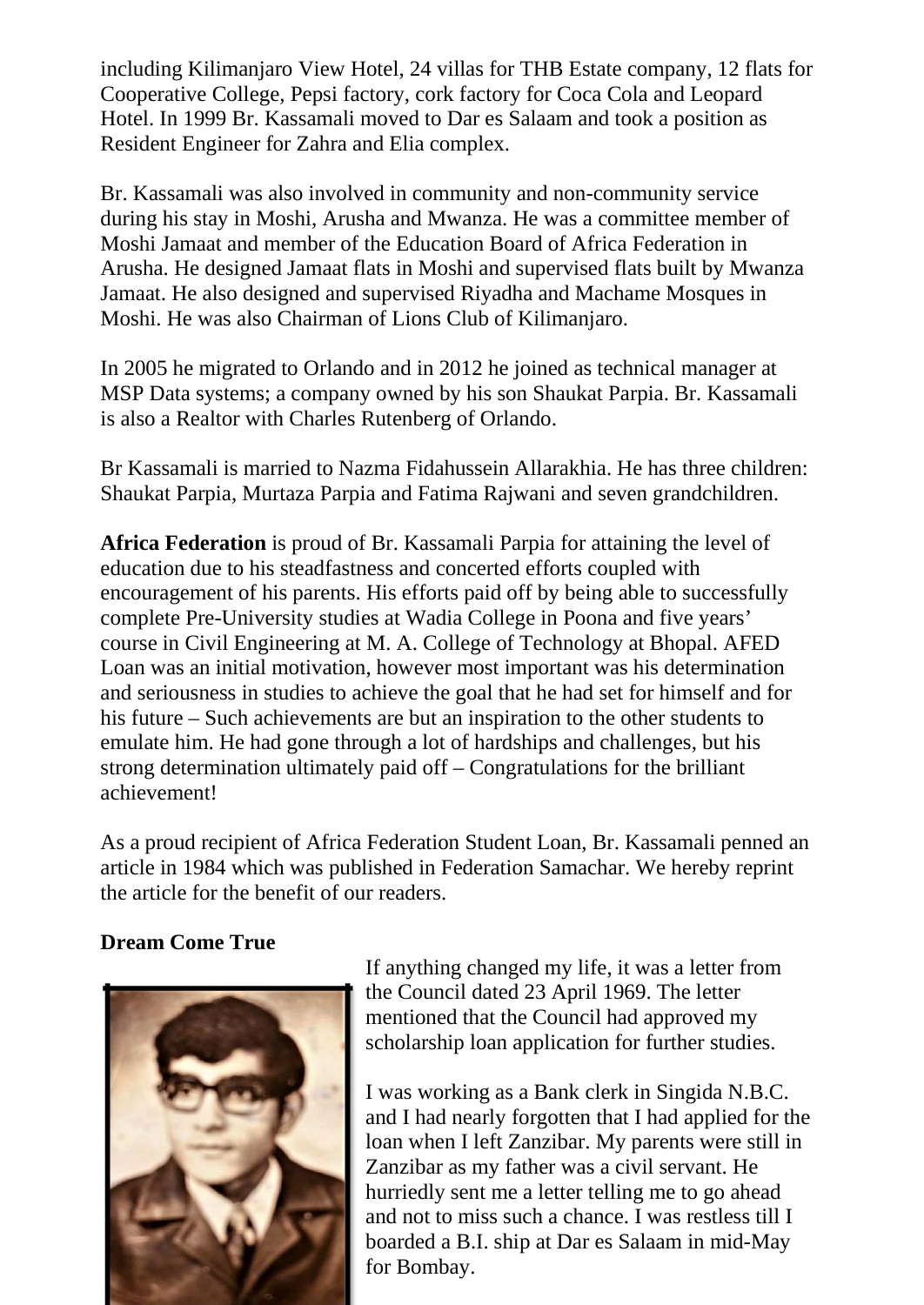In June 1969, with higher credits in science and Mathematics in my hand I got admission into a Pre-University course at Wadia College under Poona University. The going was difficult. Our Cambridge '0' level mathematics was in fact mediocre in standard and I faced myself with tough competition. Nevertheless, with hard work, zeal and encouragement I found myself getting a good class in the finals.

To get into Engineering Colleges in India especially for a foreign student was not an easy task. Most of the institutions require you to either sit for the entrance exam or be selected by the Indian Government. A number of my friends who were with me either ended with BSc or dropped out. Hence, I was overwhelmed when I received a telegram from the Central Government that I had been nominated into M.A. College of Technology, for a five-year integrated course in Civil Engineering.

Having settled down in the new campus at Bhopal which was being run by the central Government in conjunction with UNESCO, I thought my problems were over. No, they were not, they were just starting. Tanzania at that time was going through a critical economic phase and with it went off our monthly remittance. I was nearly stranded but with Allah's help I was able to finish my studies with First Class Honours in 1975.

I began my career as an Assistant Engineer and gradually was promoted to Site engineer and Resident engineer. In Dar es Salaam, I had the opportunity to supervise the I.F.M. and Ex-telcoms buildings. In Arusha, the Arusha Technical College and in Moshi, I have supervised a number of projects including the CCM Regional Headquarters and the Co-operative College expansion. Apart from that I am also the Managing Director of Consulting Engineers Ltd and am a registered engineer with the Government of Tanzania Board of registration. I am also a Corporate Member of the Institution of Engineers Tanzania.

I am married with 3 kids and also active in social life being a committee member of a number of Mosque projects in Kilimanjaro region Jamaat, Lions club and Golden Crescent Group.

No doubt, nothing is always straight forward. I would not say I did not have my share of problems. One thing is but sure, if the Council had not encouraged me at that time to pursue my childhood ambition, my dream would not have come true.

Kassamali A. Parpia. B.E. (civil). MIET